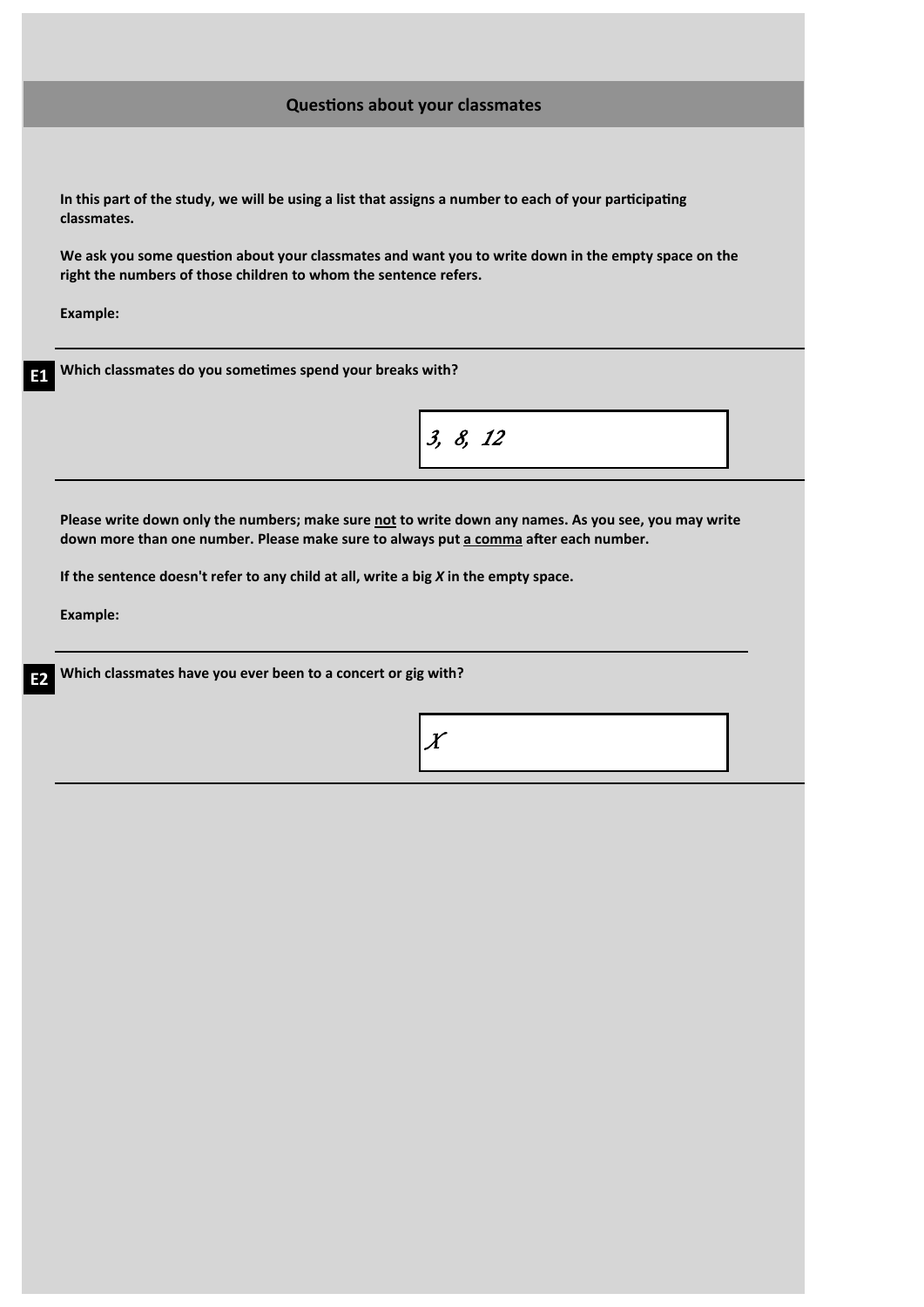|                         | Who are your best friends in class?<br>Here you may write down no more than five numbers.                     |
|-------------------------|---------------------------------------------------------------------------------------------------------------|
|                         |                                                                                                               |
| $\overline{\mathbf{2}}$ | Who is your best friend in class?<br>Here you may write down no more than one number.                         |
|                         |                                                                                                               |
| $\mathbf{3}$            | Who would you not want to sit by?<br>Here you may write down no more than five numbers.                       |
|                         |                                                                                                               |
|                         | Who are the most popular students in this class?<br>Here you may write down no more than five numbers.        |
|                         |                                                                                                               |
| 5                       | Who do you often spend time with outside of school?<br>From now on you can write as many numbers as you like. |
|                         |                                                                                                               |
| 6                       | Who is sometimes mean to you?                                                                                 |
|                         |                                                                                                               |
| $\overline{\mathbf{z}}$ | Who do you sometimes do your homework with?                                                                   |
|                         |                                                                                                               |
|                         |                                                                                                               |
|                         |                                                                                                               |
|                         |                                                                                                               |
|                         |                                                                                                               |